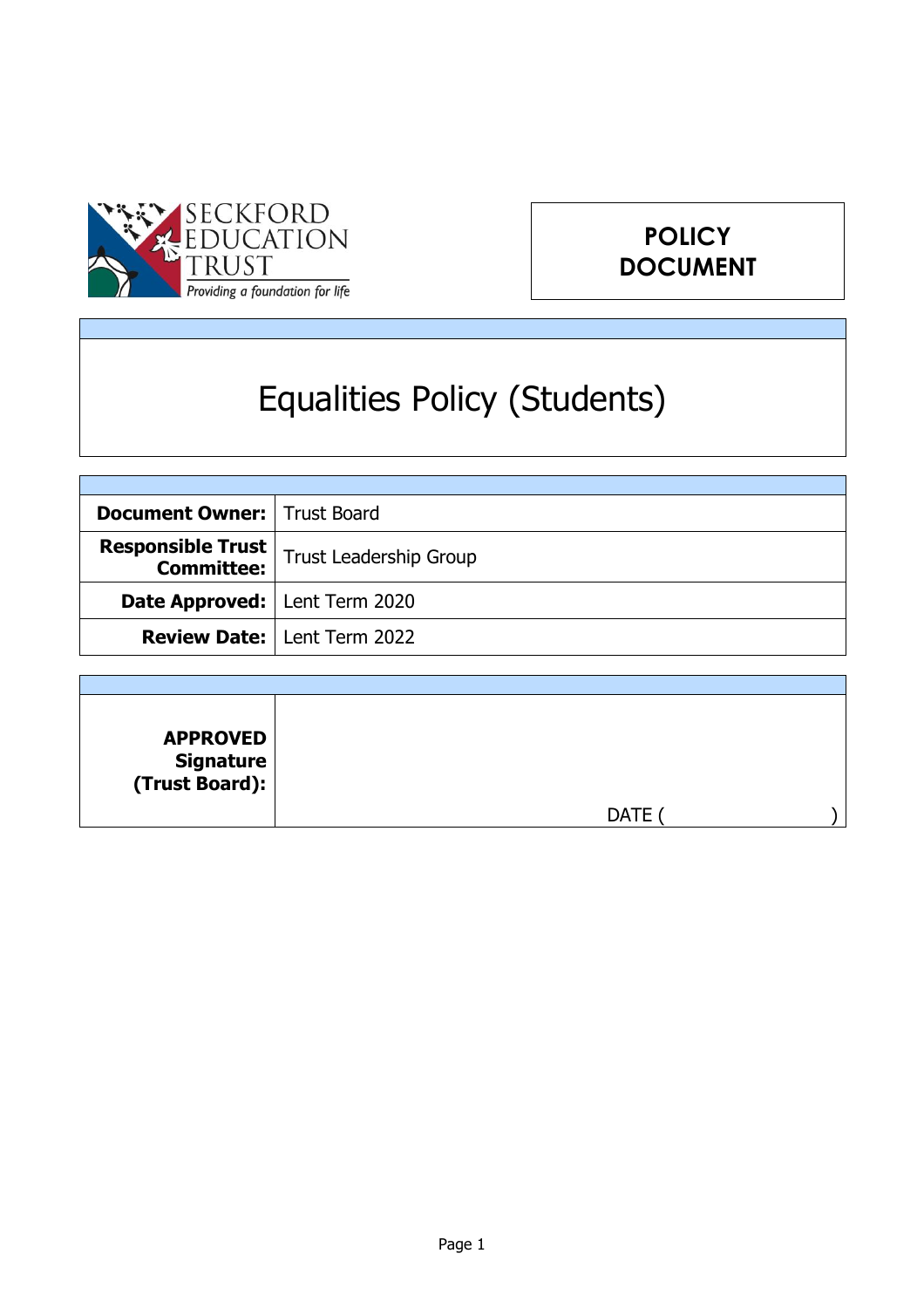#### 1. Other relevant policies and documents

- Admissions Policy (SET Beccles School)
- Admissions Policy (SET Ixworth School)
- Admissions Policy (SET Saxmundham School)
- Anti-Bullying Policy
- Behaviour Policy
- Complaints Policy
- Combatting Extremism and Radicalisation Policy
- Equality Policy (Employees)
- Inclusion Policy
- Safeguarding Policy
- SMSC Policy

### 2. Explanation of terms used in the policy

'Trust' = Seckford Education Trust  $\text{School}(s)' = \text{school}$  within the Trust

#### 3. Purpose of the policy

This document outlines the equalities policy for the Trust and all its Schools with regard to student equality. This policy covers the Trust and all its Schools and as such there is no need for each School to have its own policy. There is a separate Equalities Policy (Employees) that covers the Trust's duties and responsibilities as an employer.

#### 4. Policy statement

The Trust welcomes its duties under the Equality Act 2010 and will have due regard to the need to eliminate discrimination, advance equality of opportunity and foster good relations in relation to age (as appropriate), disability, ethnicity, gender and gender identity, religion or belief, sexual orientation, pregnancy and maternity.

The Trust recognises that diversity is a strength, which should be respected and celebrated by all those who learn, teach and visit the Trust and its Schools.

We believe that equality in the Trust and all of our Schools should permeate all aspects of school life and every member of the schools' communities should feel safe, secure, valued and of equal worth.

To fulfil this aim we recognise that due regard for equality implications must be fully integrated in everything we do, whether making decisions, developing policy or taking action, and to keep them under review on a continuing basis.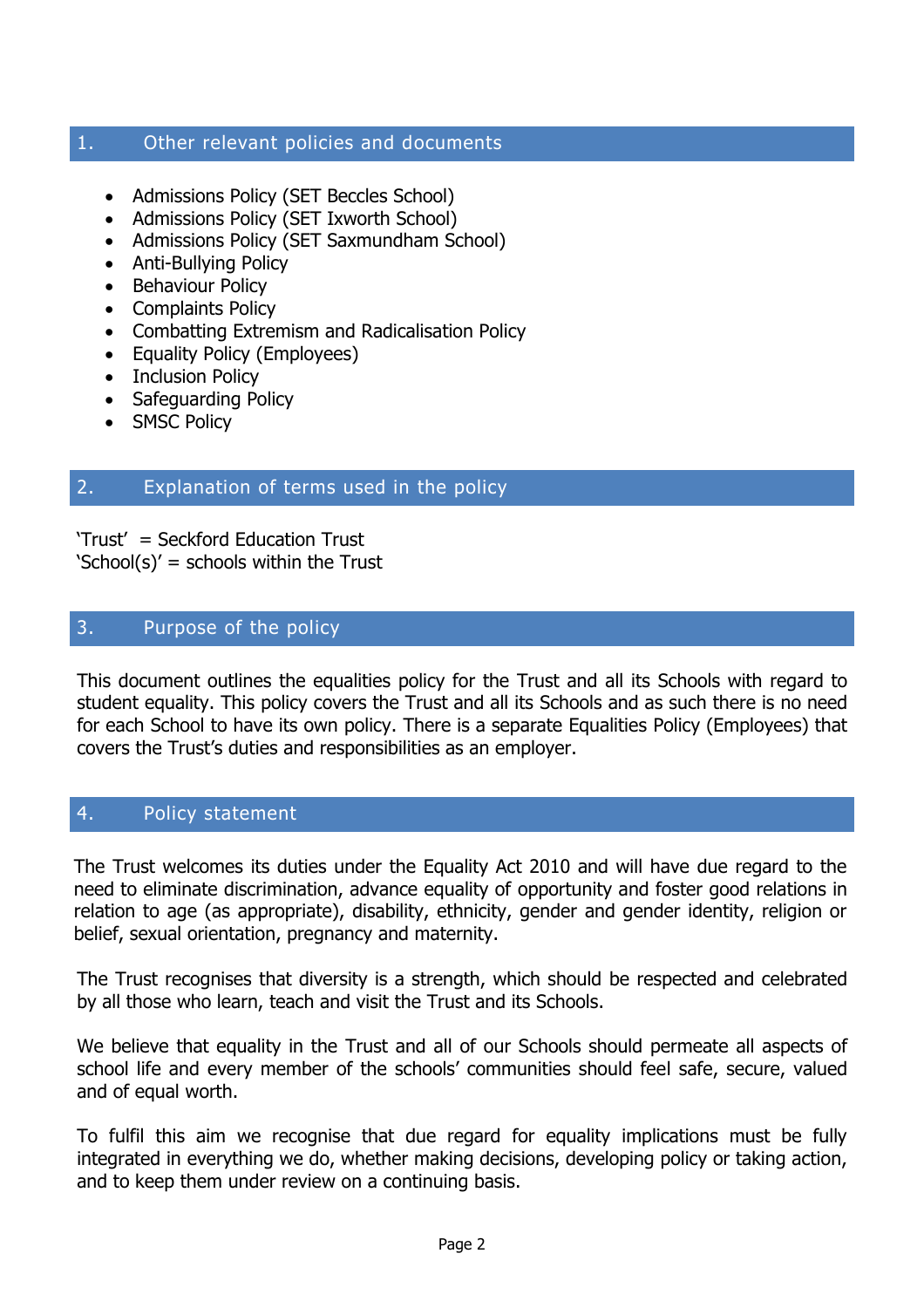To support this we are committed to the principles for promoting equality set out in 5 below.

# 5. Promoting equality

#### 5.1 Curriculum

We aim to provide all students with the opportunity to succeed, and to reach the highest level of personal achievement. To achieve this we will ensure:

- Curriculum planning reflects a commitment to equality;
- The curriculum prepares students for life in a diverse society and uses opportunities to reflect the background and experience of students and families in the Schools;
- There will be opportunities in the curriculum to explore concepts and issues related to identity and equality;
- The promotion of attitudes and values that challenge discriminatory behaviour and language wherever it occurs;
- The use of non-stereotyped materials that reflect accurately a range of cultures, identities and lifestyles.

#### 5.2 Achievement

There is a consistently high expectation of all students regardless of age, gender, ethnicity, ability, social background and sexual orientation. To secure the best possible outcomes we recognise that:

- Adults in the Schools will be expected to provide good, positive role models in their approach to all issues relating to equality of opportunity;
- It is important to identify the particular needs of individuals and groups within the Schools and to use targeted interventions to narrow gaps in achievement;
- It is important to place a high priority on the provision for special educational needs and disability;
- A range of teaching methods need to be used throughout the Schools to ensure that effective learning takes place at all stages for all students and that to promote student engagement students are encouraged to be actively involved in their own learning.

# 5.3 Ethos and Culture

- We are aware that those involved in the leadership of the Trust and its School communities are instrumental in demonstrating mutual respect;
- We strive to achieve a feeling of openness and tolerance which welcomes everyone;
- The students are encouraged to greet visitors to the Schools with friendliness and respect;
- The displays around Schools are of a high quality and reflect diversity across all aspects of equality;
- Reasonable adjustments will be made to ensure access for students and visitors (including parents / carers) with disabilities;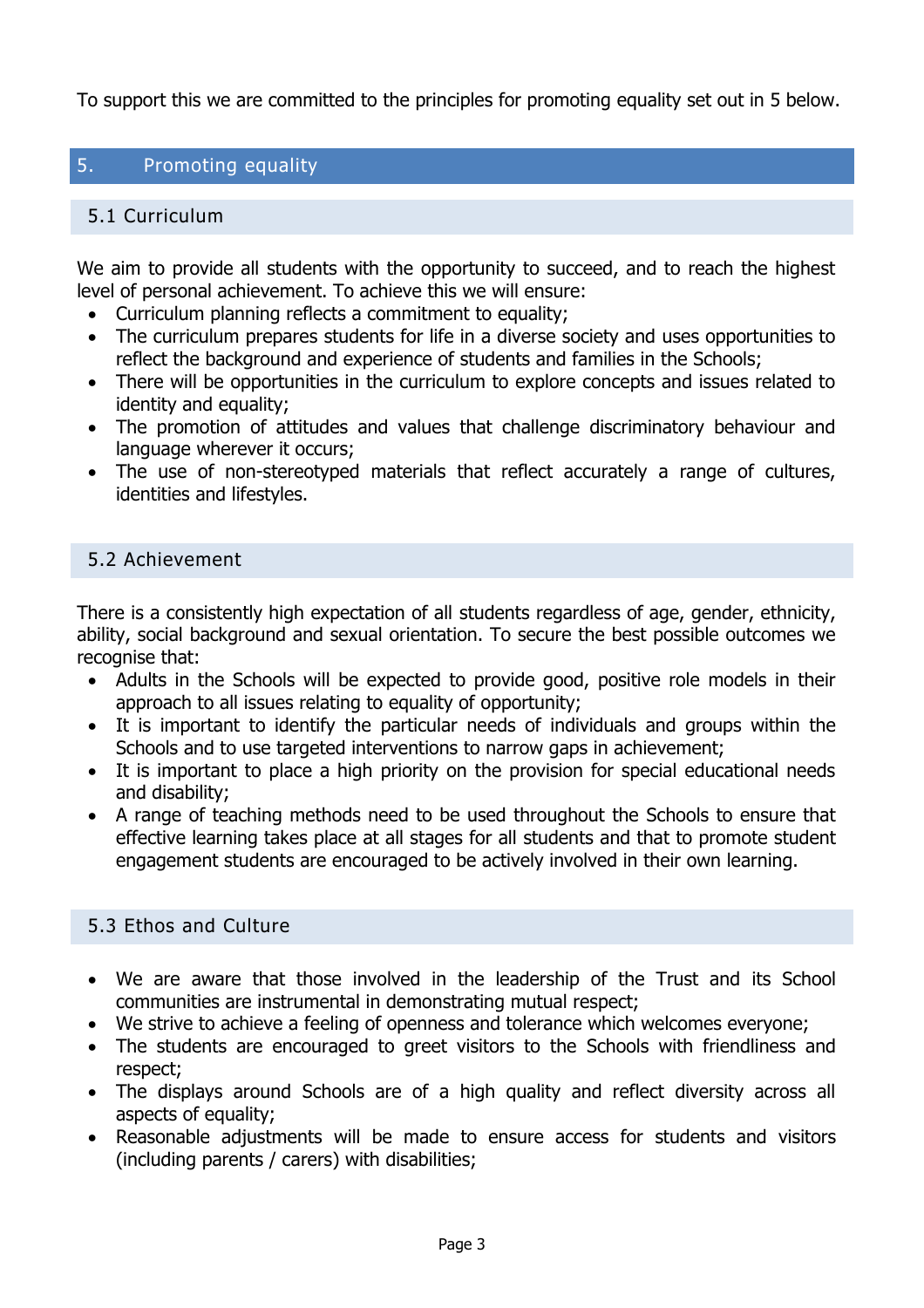- Provision is made to cater for the cultural, moral and spiritual needs of all students through planning of both assemblies, classroom based and off site activities;
- Students are given an effective voice, for example through the Through leadership opportunities such as the School Council and through student perception surveys which regularly seek their views;
- Positive role models are used throughout the school to ensure that different groups of students fee welcomed and included;
- The ethos of all Schools in the Trust is based on the 6Cs to Success. This is something that has to pervade all that we do and is non-negotiable

5.4 Countering and challenging prejudice and bullying

- We will counter and challenge all types of discriminatory behaviour and this is made clear to employees, students, parents / carers and Trustees / governors;
- The Trust has a clear and agreed procedure for dealing with prejudice related bullying incidents and has a nominated member of staff responsible for recording and monitoring incidents;
- Schools report to the Trust Board on an annual basis the number of prejudice related incidents recorded;
- The Trust's Combatting Extremism and Radicalisation Policy outlines the expectations of all of the Schools in relation to how to deal with extremist behaviour and radicalisation.

#### 5.5 Partnerships with parents / carers and the wider community

The Trust and its Schools aim to work in partnership with parents / carers. We:

- Take action to ensure parents / carers from all backgrounds are encouraged to participate in the full life of the Schools;
- Ensure that there are good channels of communication to ensure parent / carer views are captured and acted upon;
- Encourage members of the local community to join in school activities and celebrations;
- Ensure that the parents / carers of newly arrived students e.g. EAL, Traveller or students with disabilities are made to feel welcome.

#### 6. Responsibilities

Everyone involved with the Trust has a responsibility for promoting equalities.

#### **The Trust Board** has responsibility for ensuring that:

- The Trust complies with all equalities legislation relevant to the Trust and its Schools;
- The Trust's Equalities Policy is maintained and updated regularly; and that equality objectives are easily identifiable (these may be included within the Trust and School Development Plans, the School Accessibility Plan or may be standalone documents);
- The actions, procedures and strategies related to the policy are implemented;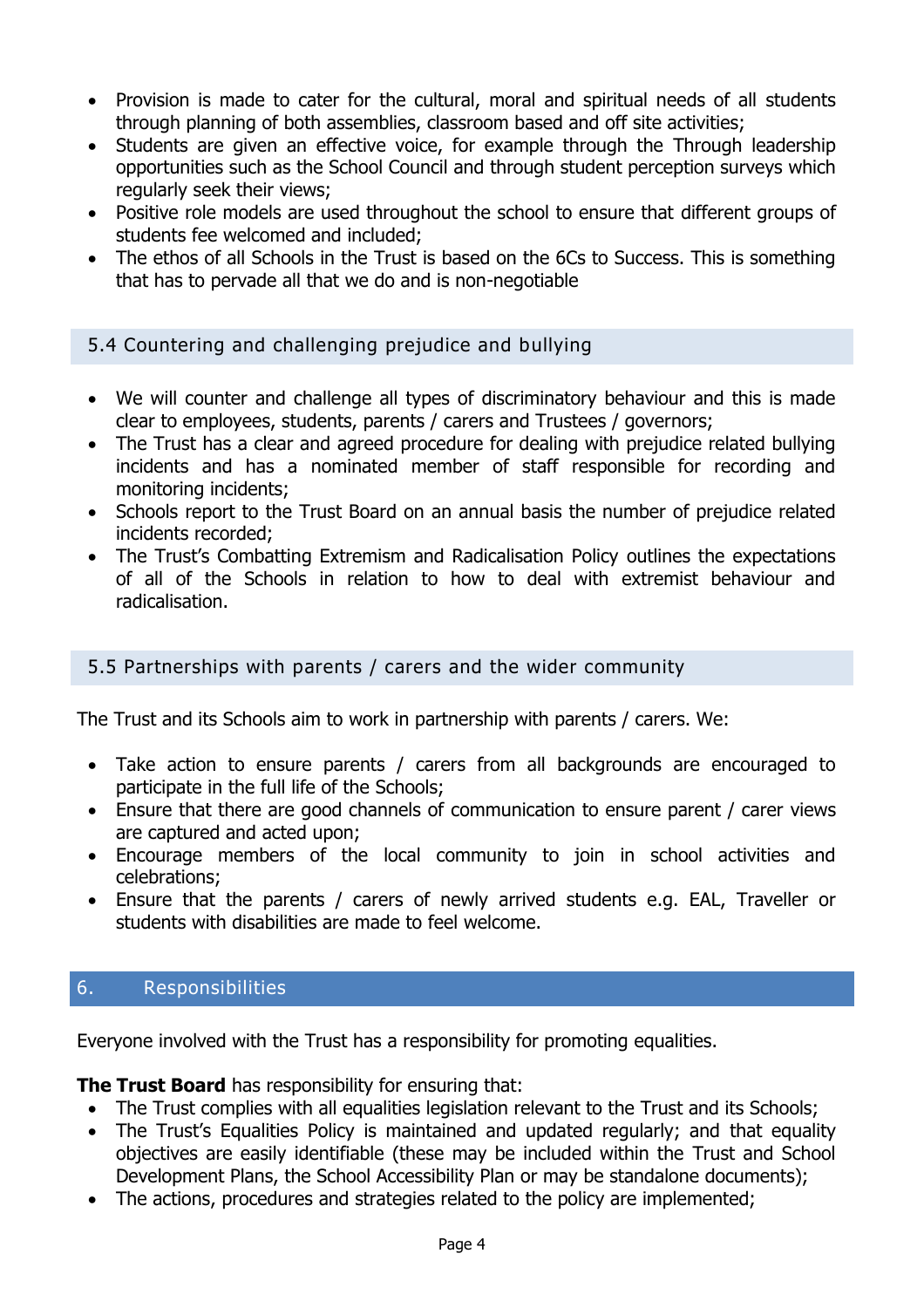• The named Equalities Governor on each Local Advisory Board (LAB) will have an overview, on behalf of the LGB, on all prejudice related incidents or incidents which are a breach of this policy and ensure that appropriate action is taken in relation to these incidents.

#### **The Headteacher and Senior Leadership Teams** of each School have responsibility for:

- In partnership with the Trust Board, providing leadership and vision in respect of equality;
- Overseeing the implementation of the Equalities Policy;
- Co-ordinating the activities related to equality and evaluating impact;
- Ensuring that all who enter their School are aware of, and comply with, the Equalities Policy;
- Ensuring that staff are aware of their responsibilities and are given relevant training and support;
- Taking appropriate action in response to any discriminatory or prejudice-related incidents,

# **All employees** have responsibility for:

- The implementation of the Trust Equalities Policies and schemes;
- Dealing with incidents of discrimination and knowing how to identify and challenge bias and stereotyping;
- Ensuring they do not discriminate on grounds of ethnicity and culture, disability, sexual orientation or other equality issues;
- Keeping up to date with equalities legislation by attending training events organised by the school or Local Authority or recognised training provider.

**Parents / Carers and the Wider Community** can also play their part in promoting equality by:

- Taking an active part in identifying barriers for the Trust and its Schools and in informing the Trust Board of actions that can be taken to eradicate these;
- Taking an active role in supporting and challenging the Trust and its Schools to achieve the commitment given to tackle inequality and achieve equality of opportunity for all.

# **Students** are also expected to:

- Support the Trust and its Schools to achieve the commitment made to tackling inequality;
- Uphold the commitment made by the Headteacher on how learners and parents / carers, staff and the wider Trust and its Schools can be expected to be treated.

# 7. Equality objectives

Specific equality objectives will be developed and included within the Trust and School Development Plans.

These objectives will be developed using the equality data and impact assessments above, and involving representatives of teaching and support staff, students, parents / carers and the Trust Board and shared with the whole community.